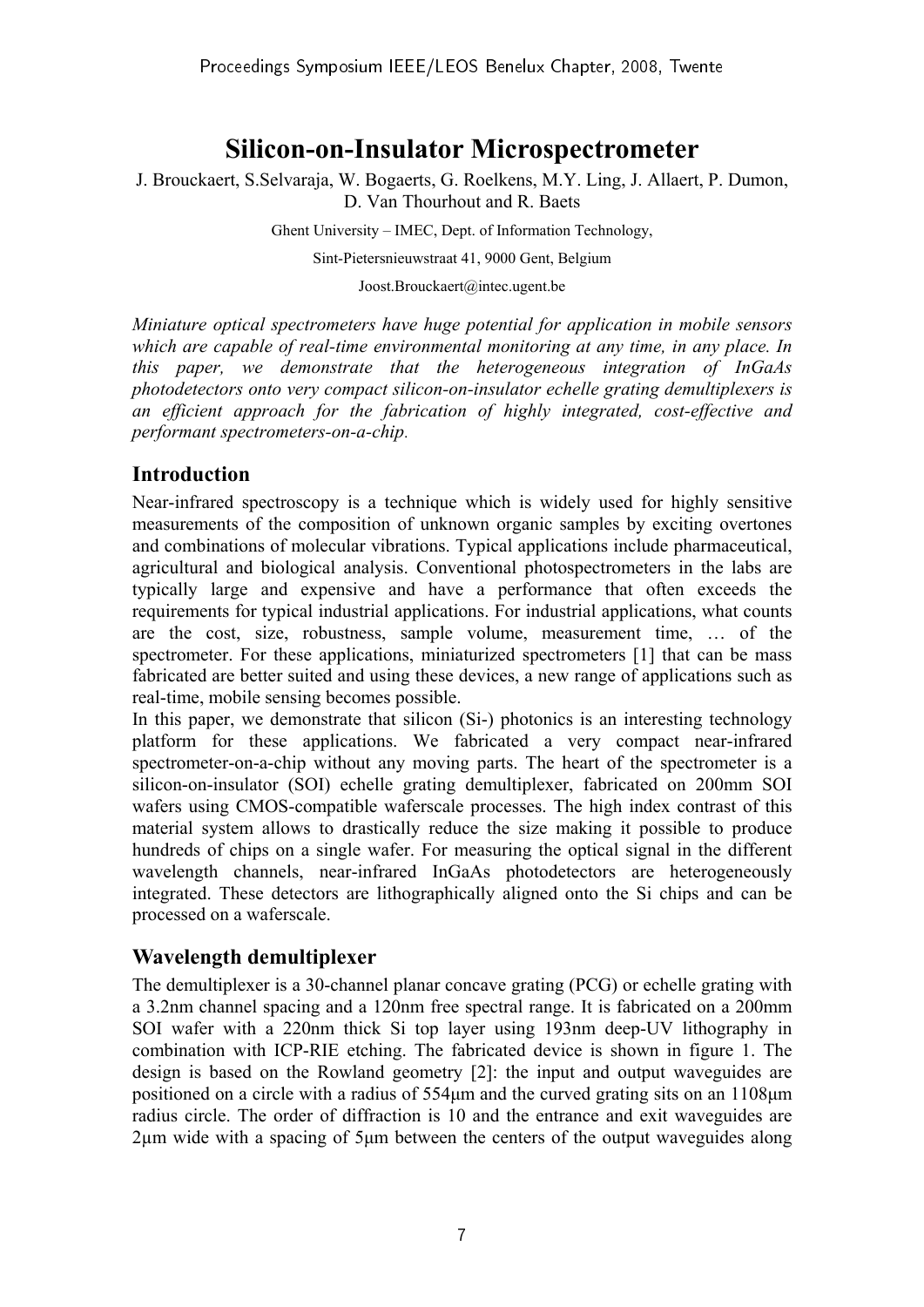

Fig.1: Top view of a 30-channel grating demultiplexer. Detailed photographs of the tapers which convert a 500nm wide photonic wire into a 2µm wide shallowly etched waveguide (left) and DBR grating facets (right) are also shown.

the Rowland circle. These waveguides are shallowly etched (70nm deep) and a double adiabatic taper is used to convert to deeply etched 500nm wide photonic wire waveguides as can be seen in figure 1. The design has one stigmatic point at the center of the output waveguides with a corresponding stigmatic wavelength of 1.55µm. To avoid excessive reflection loss at the grating facets, we replaced the 141 flat facets with second order distributed Bragg reflector (DBR) facets [3] (Figure 2b). This method

allows reducing the on-chip loss without the need of additional processing steps [3]. The on-chip transmission spectrum, referenced to a photonic wire waveguide and for



Fig. 2: Transmission spectrum of PCG demux for TE-polarization.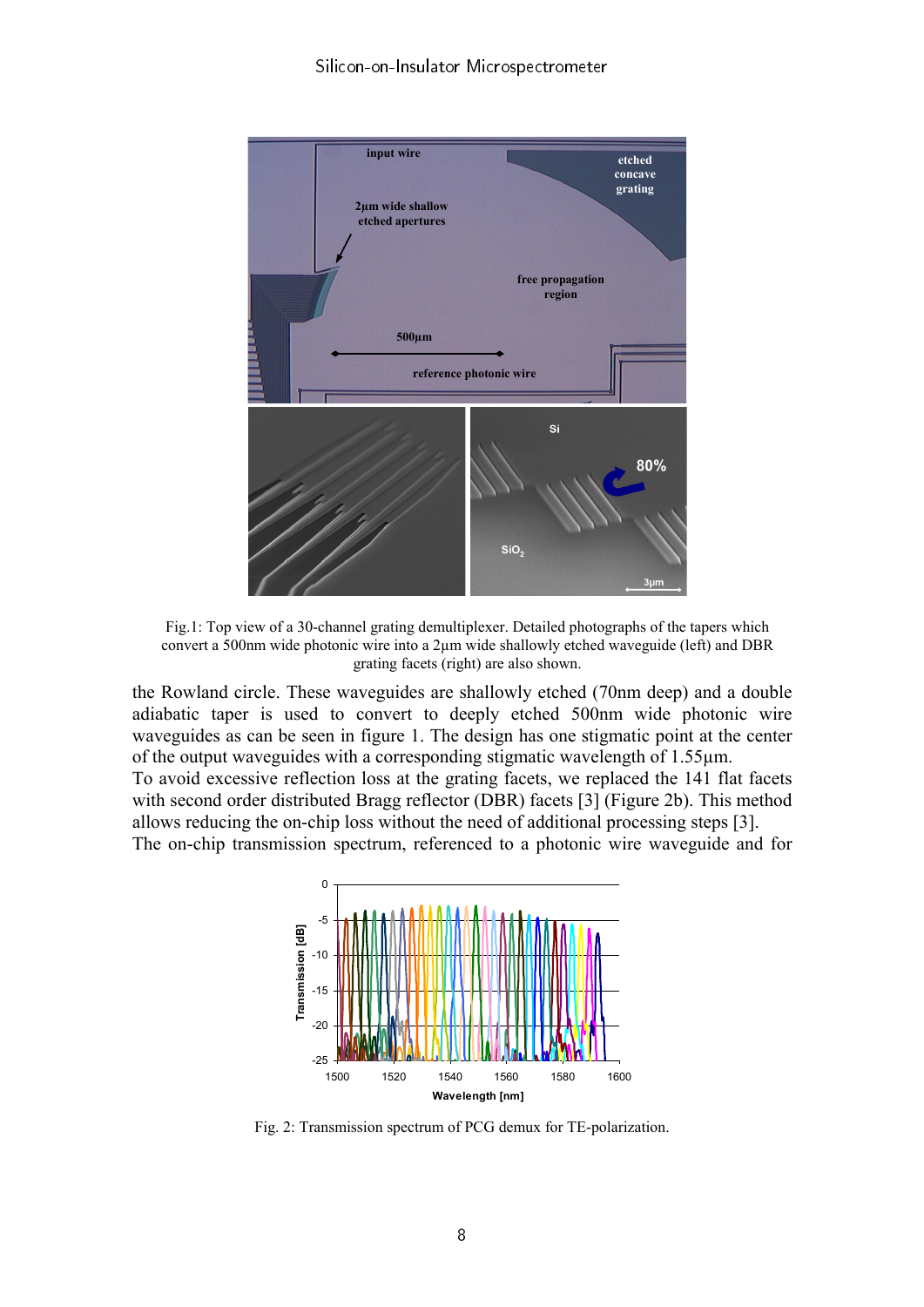TE-polarized light is shown in figure 2. The on-chip loss is 2.5dB, the channel nonuniformity is 4dB and the near-channel crosstalk ranges from -25dB to -15dB.

### **InGaAs-on-SOI photodetectors**

As silicon is transparent for wavelengths above 1.1µm, other materials need to be integrated on the SOI wafer in order to obtain efficient photodetection. We fabricated metal-semiconductor-metal (MSM) InAlAs/InGaAs photodetectors which are integrated by means of bonding unprocessed III-V dies (epitaxial layers facing down) onto the processed SOI wafer using DVS-BCB as an intermediate adhesive layer. After removal of the InP substrate, the detectors can be fabricated on a wafer scale and lithographically aligned to the underlying SOI waveguides [4].



Fig. 3: Top view on MSM detectors on top of 3µm wide SOI waveguides. Light enters from the right and the detectors are 40µm long. The waveguide pitch is 25µm.

As the DVS-BCB bonding layer is only 100nm thick, light is evanescently coupled from the SOI waveguide into the photodetector on top of it. Coupling lengths are in the order of 10 micrometer. Processing, simulation and measurements of these photodetectors are described elsewhere [5]. Detectors with a length of 30µm have a responsivity of 1.0A/W at 1.55µm and a dark current of 4.5nA at 5V bias. The detector pitch is 25µm as can be seen in figure 3.

#### **Microspectrometer**

Figure 4(a) shows the photocurrent spectrum of both the spectrometer and a detector which is processed on top of a reference waveguide. As the quantum efficiency of the detectors is almost constant from 1.5 to 1.6µm, the spectrum of the reference detector is mainly determined by the fiber coupler transmission. Fiber couplers are 1-D gratings which allow coupling light from a single mode fiber into the SOI waveguides. These couplers have an estimated minimal coupling loss of 6dB at a wavelength of 1590nm and a 3dB bandwidth of 65nm. The on-chip loss (in respect to the reference detector) of the PCG ranges from 3dB for the central channels to 5dB for the longest wavelength channel as can be seen in figure 4(a). This corresponds with the results shown in figure 2. The power budget can be calculated as follows. By fine-tuning the fiber coupler, it is possible to make the central PCG wavelength and the maximum fiber coupler transmission coincide at 1.55µm. The total loss for the central channels is about 6dB (fiber coupler loss) + 3dB (on-chip PCG loss). Waveguide loss can be neglected. Taking into account a detector responsivity of 1A/W at 1.55µm, the total responsivity